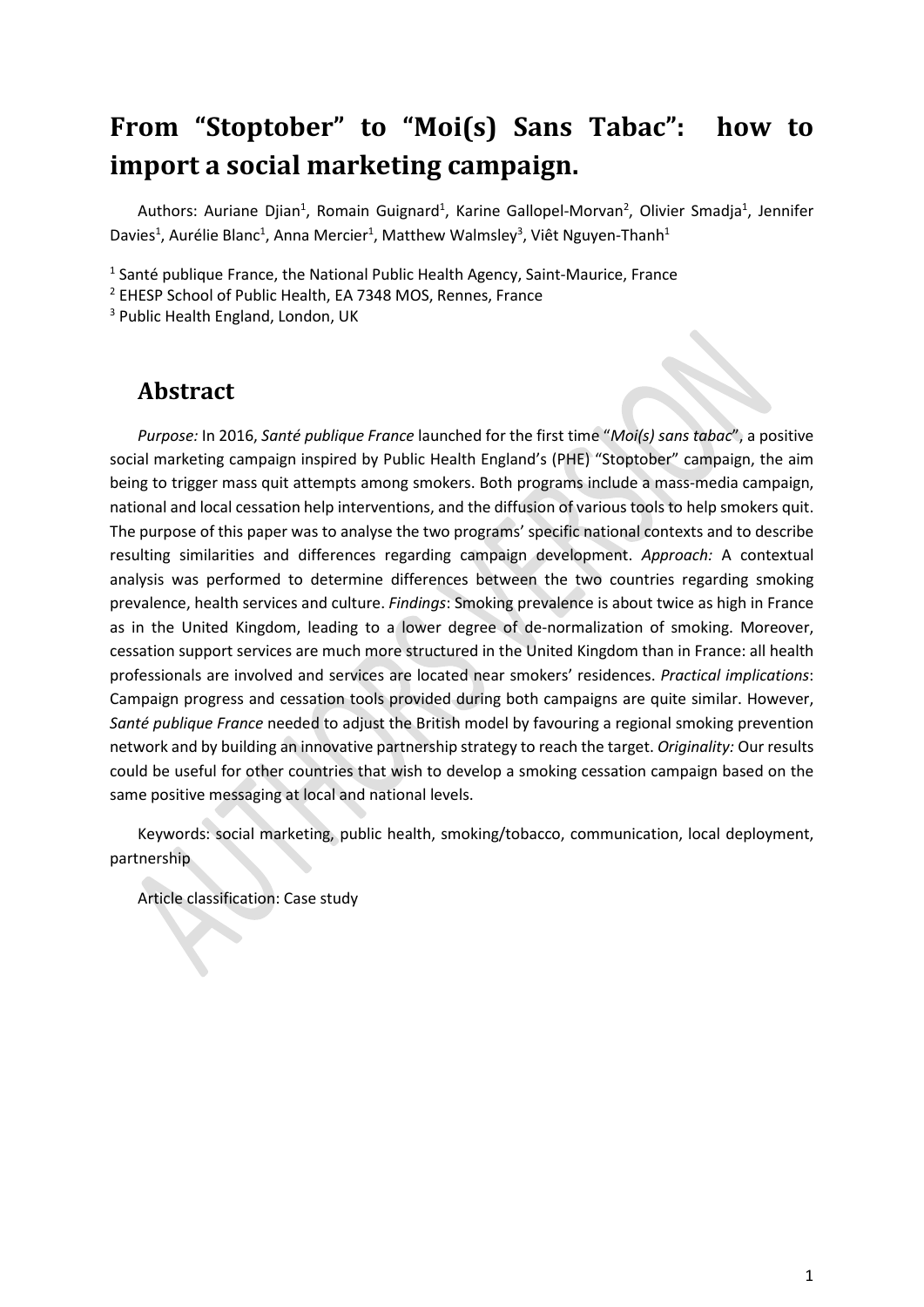### **Background**

Smoking is the main cause of preventable diseases and premature death, and is estimated to be responsible for over seven million deaths worldwide per year (12% of global deaths) (World Health Organization, 2017). In Europe, according to the World Health Organization (WHO), tobacco use is responsible for 16% of deaths among adults.

Given the particularly high prevalence of smoking in France - standing at 34.5% in people aged between 15 and 75 in 2016 (Pasquereau et al., 2017) –, the French government launched in September 2014 a national plan to decrease prevalence: the National Smoking Reduction Program (known as PNRT, *Programme national de réduction du tabagisme*) (Ministère des affaires sociales de la santé et des droits des femmes, 2015). Helping smokers to quit is a key element of this plan, and the related interventions are aligned with the WHO Framework Convention on Tobacco Control (FCTC) treaty (World Health Organization, 2003). This treaty obliges countries to develop mass-media campaigns to encourage people to quit (article 12) and to promote adequate interventions for tobacco dependence, including effective programs in locations such as educational institutions, health care facilities, workplaces and sporting environments (article 14).

In relation to mass-media campaigns, several studies have shown they can be effective in encouraging people to reduce their tobacco consumption and trigger quit attempts (Wakefield et al., 2010, Durkin et al., 2012, Allen et al., 2015, Bala et al., 2017). However, to date, most research has studied anti-smoking campaigns based on messaging focused on harm to health. Few studies have analysed the effectiveness of positive message campaigns (Durkin et al., 2009, Durkin et al., 2011, Richardson et al., 2014). Moreover, very few programs involving both positive mass-media campaigns and cessation services/supportive environment (e.g. *No Smoking Day* or *Stoptober* in the United Kingdom) have been included in these studies (Kotz et al., 2011, Brown et al., 2014).

In addition, most research on mass-media campaigns comes from countries with Anglo-Saxon cultures, and it has been shown that cultural and social context, as well as smoking habits, are important factors to consider regarding the effectiveness of tobacco control policies. Some Australian campaigns have already been adapted by foreign countries (Cotter et al., 2010). Transnational antismoking campaigns are quite rare, an example being the European HELP campaign (Hassan et al., 2009, Hastings et al., 2008). Culture has an impact on risk perception, the way to control these risks and the understanding of warnings in general (Smith-Jackson, 2006). More specifically, cultural differences were found with respect to fear anti-tobacco media campaigns (Laroche et al., 2001). The French society may have a strong score of uncertainty avoidance compared to Canada or the US (Hofstede, 1983), which could lead to strong resistance to prevention messages (Peretti-Watel et al., 2007). Thus, positive messages could be more effective in the French context.

Taking into account these specificities regarding French culture and context, a social marketing campaign "*Moi(s) Sans Tabac*" was launched in 2016 in France by *Santé publique France*, the French National Public Health Agency. This campaign was inspired by the "*Stoptober*" campaign first launched by Public Heath England (PHE) in 2012. *Stoptober* and *Moi(s) Sans Tabac* both include a mass-media campaign, national and local cessation help services, and the provision of various tools to support smokers who attempt to quit. These two campaigns have common elements (which are key success factors for both) but also differences to fit with countries' culture and environment.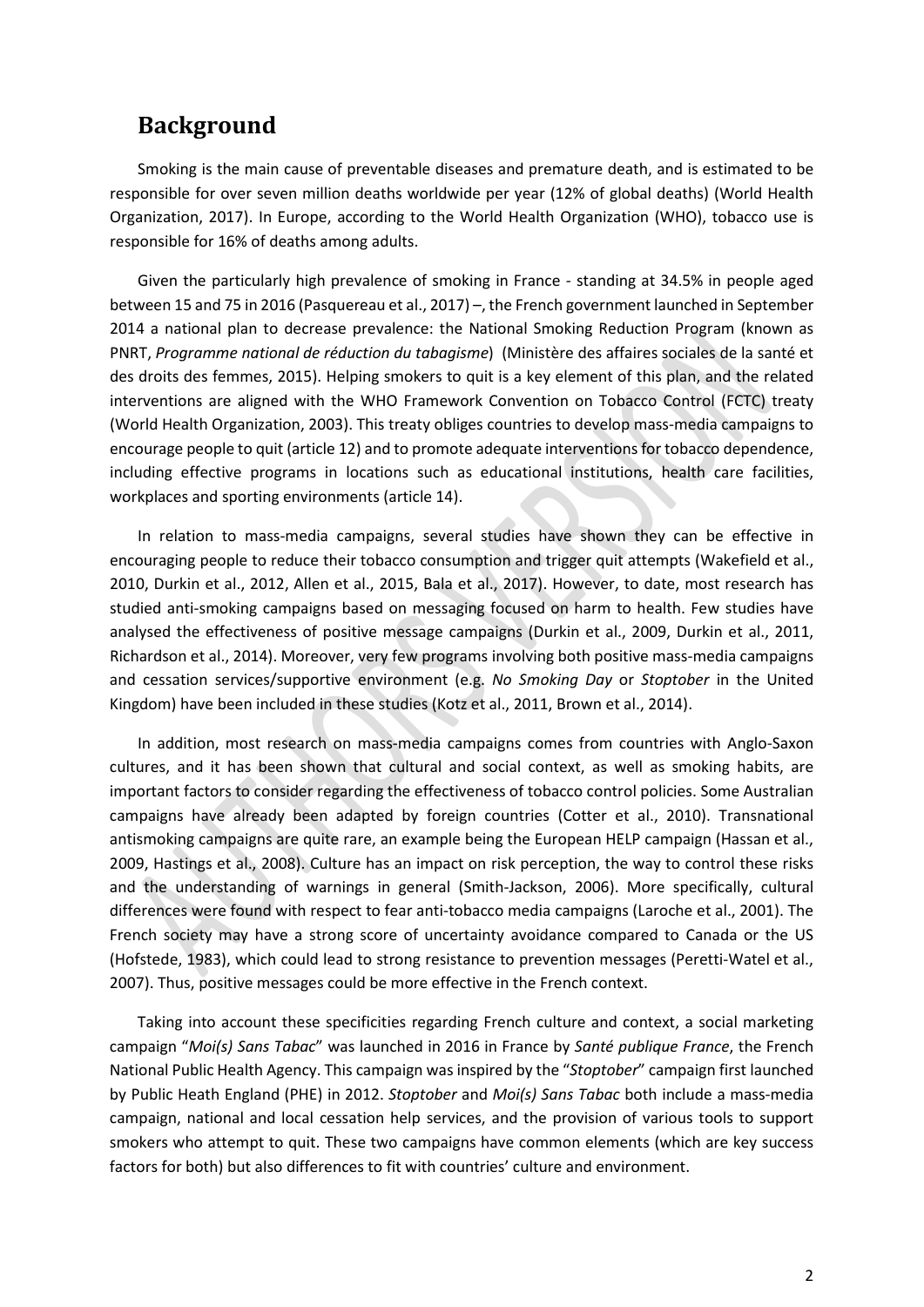With regard to common elements, both campaigns principally target smokers motivated to quit. The majority of English and French smokers (67% and 60%, respectively) want to quit (West and Brown, 2012, Guignard et al., 2015). However, factors such as the highly addictive nature of smoking and prosmoking environments make this difficult (Kotz and West, 2009). Accordingly, an external stimulus is often needed (i.e. anti-tobacco campaigns, etc.).

In addition, both *Stoptober* and *Moi(s) Sans Tabac* rely on social norm and social contagion theory (Einstein and Epstein, 1980). It has been shown that smokers are 67% more likely to quit when their spouse stops smoking too, 36% more likely when a close friend quits, and 34% more likely when someone they work with also quits (Christakis and Fowler, 2008). Thus, the principle of *Moi(s) Sans Tabac* and *Stoptober* is to use collective leverage to help smokers quit by creating a supportive environment. More specifically, their purpose is to encourage mass quit attempts by providing a collective achievable objective: staying 'smoke-free' together for one month. The strategy behind them is to recreate the "January effect" (i.e., linked to New Year resolutions) in the last quarter of the year. To that end, reasons which generally make smokers afraid to quit are discussed in a positive way. Smokers are invited to quit for only one month, in order to combat the fear of stopping forever or of failing. They are also encouraged to quit together to benefit from group support. Finally, they are invited to quit on a specific date, in order to fight against the individual-perceived need to 'wait for the right moment'. The rationale for setting a time-limited period is based on previous studies which showed that after one smoke-free month, smokers are five times more likely to stop for good and that the main inconveniences linked to smoking cessation are reduced (West and Stapleton, 2008).

France decided to import the UK campaign *Stoptober* because it was effective in increasing quit attempt rates**.** Indeed, an analysis of monthly quit attempt rates during the 2007-2012 period showed that *Stoptober* generated 350,000 additional quit attempts in England in October 2012 and saved 10,400 discounted life years (DLY) at approximately £550 per DLY considering direct costs for the Department of Health (Brown et al., 2014).

This paper aims to describe the different issues and challenges that *Santé publique France* had to face when importing the *Stoptober* social marketing campaign. Accordingly, this study could be of interest to other countries wishing to both develop a similar smoking cessation campaign based on positive messaging at local and national levels, and promote tools to help smokers in their quit attempts. Thus, the purpose of this paper is to analyse the specific contexts in which the *Stoptober* and *Moi(s) Sans Tabac* campaigns were developed and to describe the resulting similarities and differences concerning their implementations.

### **Methods**

The adaptation of extra-national anti-smoking programs requires an appreciation of the national contexts into which they fit. For example, smoking patterns, the use of cessation support services and healthcare systems differ between countries (European Commission, 2017).

As presented above, *Stoptober* and *Moi(s) Sans Tabac* bear some similarities mainly because the latter draws from the former. In order to adapt the UK campaign to the French context, we studied literature (peer-reviewed papers as well as grey literature) about *Stoptober* and other smoking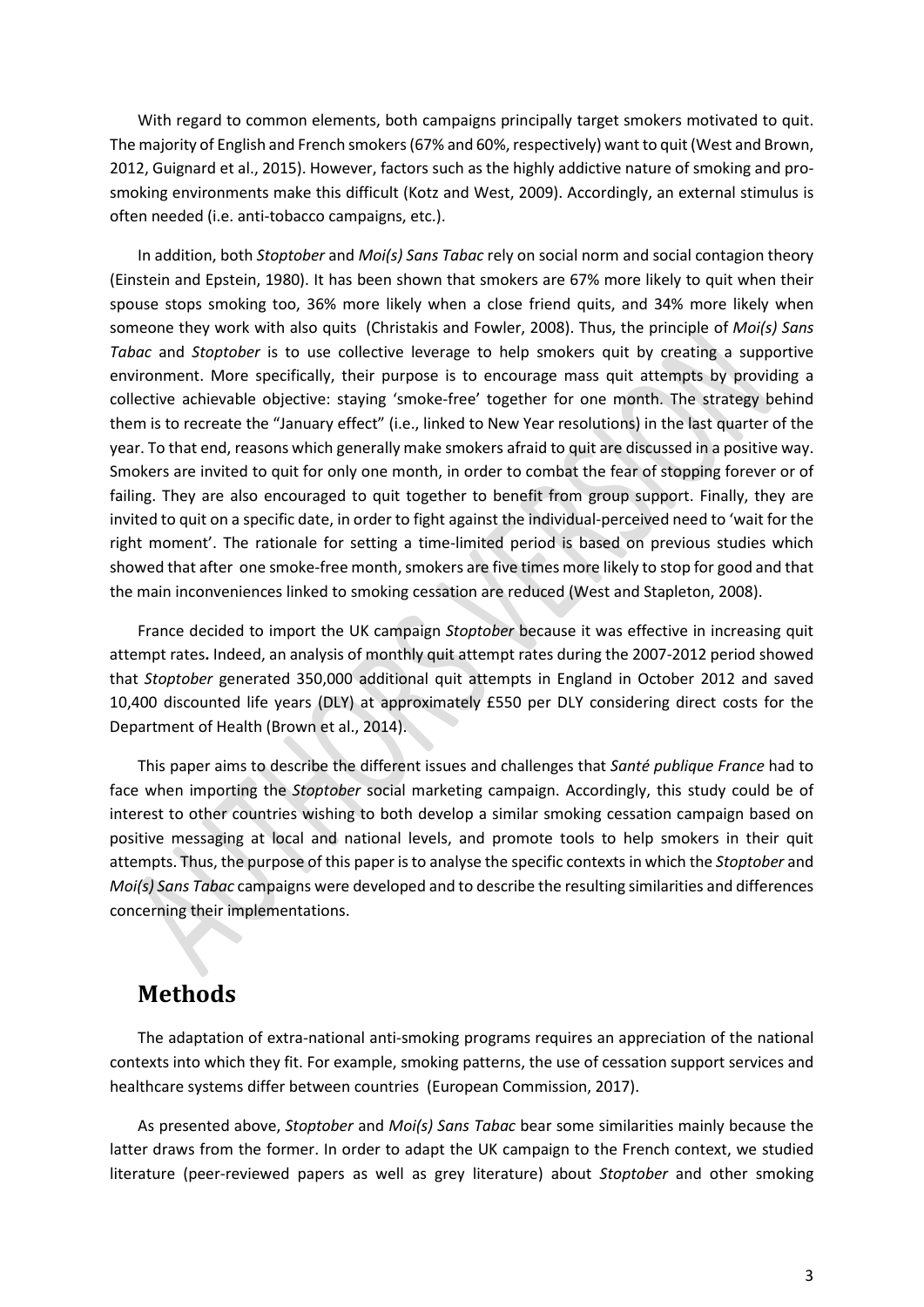cessation interventions and campaigns implemented in the United Kingdom (Brown et al., 2014, Fenton, 2016, Iacobucci, 2017, Kotz et al., 2011, Ussher et al., 2011, Murray et al., 2013, National Centre for Smoking Cessation and Training, 2014, National Institute for Health and Care Excellence (NICE), 2008, Public Health England, 2013). We examined PHE's website [\(https://www.gov.uk/government/organisations/public-health-england\)](https://www.gov.uk/government/organisations/public-health-england), as well as NHS Stop Smoking Services [\(https://www.nhs.uk/live-well/quit-smoking/nhs-stop-smoking-services-help-you-quit/\) and](https://www.nhs.uk/live-well/quit-smoking/nhs-stop-smoking-services-help-you-quit/)%20and) NICE websites (https://www.nice.org.uk/guidance/lifestyle-and-wellbeing/smoking-and-tobacco), together with tools distributed for smoking cessation. A contextual analysis was undertaken in terms of smoking prevalence, health services, and regional organisation, using published data (Office for National Statistics, 2017, NHS Digital, 2016, NHS Digital, 2017, Pasquereau et al., 2017, McNeill et al., 2015), reading several reports (National Centre for Smoking Cessation and Training, 2014, National Institute for Health and Care Excellence (NICE), 2008, Public Health England, 2013, Cour des Comptes, 2012, Cour des Comptes, 2016) or discussing with PHE, to determine differences between the UK and France. This comparison was useful to highlight differences which would need to be taken into account when setting up and implementing the French campaign. A meeting was organised between PHE and *Santé publique France* to share details about the UK experience in terms of communication strategy, budget, partnerships, coordination between the national and local levels, as well as on evaluation protocols.

## **Contextual analysis**

#### *Smoking prevalence*

First of all, the smoking context differs between France and the United Kingdom. In the mid-1970s, nearly one in two adults was a smoker in both nations, the gap between men and women being greater in France. While smoking prevalence in the United Kingdom has continuously declined from that time until today, the decline has been less noticeable and less consistent in France, with a period where prevalence even rose (between 2005 and 2010) before levelling off until 2016 (McNeill et al., 2015, Office for National Statistics, 2017, Pasquereau et al., 2017). When *Moi(s) sans tabac* was launched in France, smoking prevalence in the UK (15.8%) was very low compared to the prevalence in France (34.5% in 2016). However, in both countries, prevalence is highest among the 25-34 year-old population and decreases above that age (NHS Digital, 2017, Pasquereau et al., 2017). The difference in trends observed in both countries may be partly explained by the UK's efforts to introduce comprehensive measures against tobacco use. In France, although the smoking ban in public places that was introduced in 2007-2008 substantially contributed to a reduction in smoking exposure, it did not have any short-term impact on smoking prevalence. Over the past 15 years, the UK has implemented a structured policy of no less than 3 successive action plans reinforced by new legislation, whereas the first French program against tobacco consumption was only launched in 2014 (McNeill et al., 2015, Ministère des affaires sociales de la santé et des droits des femmes, 2015). In particular, drastic measures were implemented to regulate tobacco prices in the UK, leading to very high costs for packets of cigarettes (approximately 10 euros in the UK versus 6.70 euros in France in 2016) (European Commission, 2016).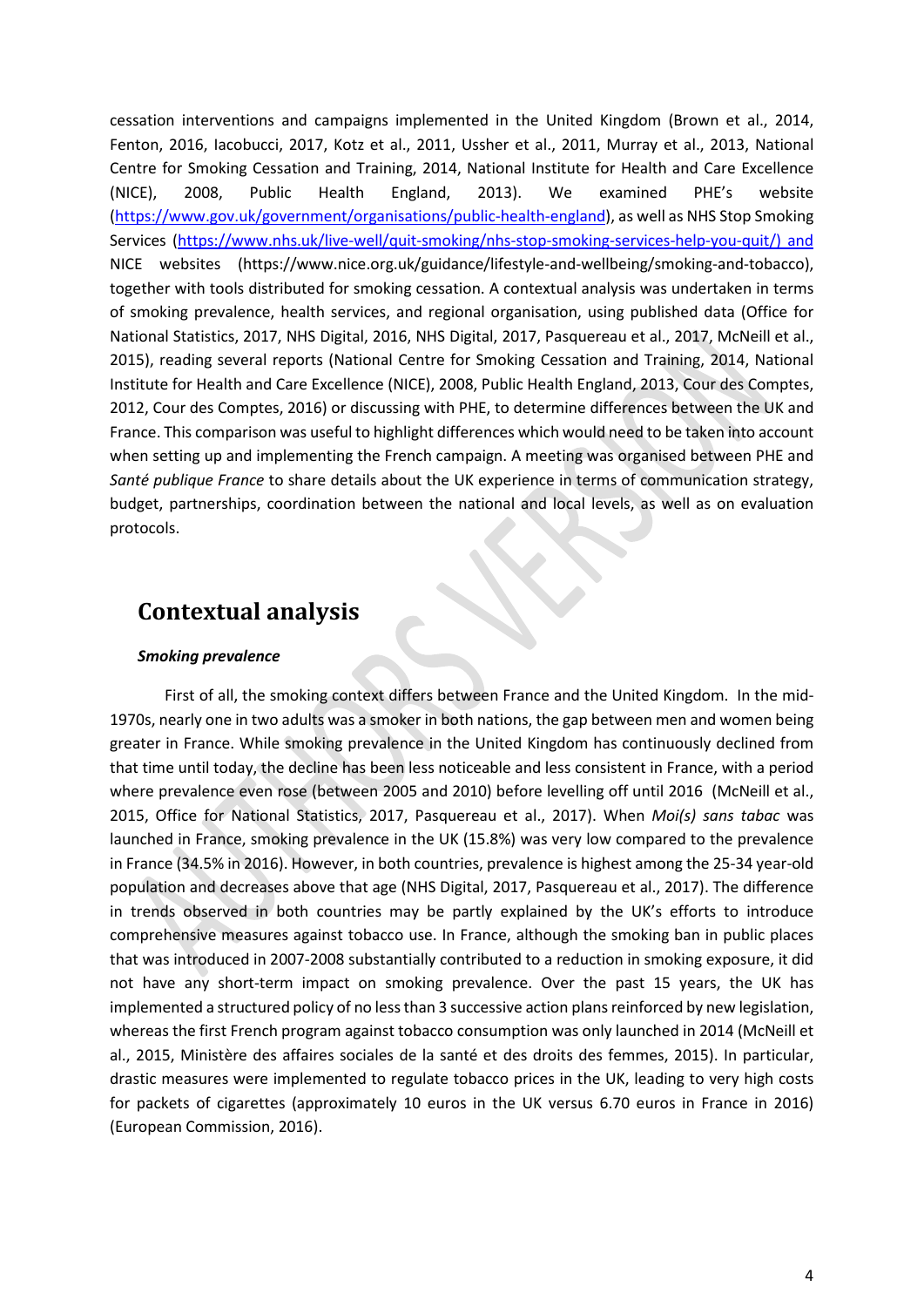One issue common to both countries is that smoking cessation policies need to focus on the most disadvantaged and vulnerable groups. Smoking prevalence is significantly higher among people with low socio-economic status (in terms of level of income, education and employment status). For example, in 2016, 50% and 30% of unemployed adults were smokers in France and in the United Kingdom, respectively, compared with 31% and 16% of employed adults (Pasquereau et al., 2017, Office for National Statistics, 2017).

#### *Availability of cessation support services*

Greater efforts in supporting smokers to quit have been made in the United Kingdom for some time (McNeill et al., 2015). One of the biggest differences between both countries remains the major level of high quality assistance provided by Stop Smoking Services in the United Kingdom. These structures are commissioned by local authorities and are present all over the country, with a focus on more deprived areas. Stop Smoking Services are located in various places like hospitals, general practice surgeries, dental clinics, pharmacies, schools, workplaces, and prisons (NHS Digital, 2016). They provide services to their local population by delivering professional advice, support and encouragement, either in individual meetings or in groups. Local services and national campaigns can easily collaborate for mutual benefit. Services can leverage the increased motivation to quit generated by the campaign and also amplify campaign visibility locally (National Centre for Smoking Cessation and Training, 2014). In France, the provision of cessation support services is poorly identified and insufficiently developed. Support is mainly provided by general practitioners and hospital-based cessation services (Cour des Comptes, 2012, Cour des Comptes, 2016). Moreover, in France, smoking cessation consultations are only provided by tobacco specialists (health professionals with a diploma in tobacco addiction), whereas all healthcare practitioners in the UK (general practitioners, pharmacists, nurses, psychologists, social workers, etc.) can benefit from basic training (usually through distance learning) via the National Centre for Smoking Cessation and Training. The recommendations for good practice in both countries include behavioural support and pharmacotherapies (Haute autorité de santé, 2014, National Institute for Health and Care Excellence (NICE), 2008). Finally, smoking cessation resources are practically free of charge throughout the UK network while in France, they have been only partly reimbursed through a national system for nicotinic substitute treatment, with a maximum reimbursement of 150 euros per year per smoker until 2018 (in March 2018, the reimbursement of nicotinic treatments up to 65%, like other medications, was announced by the French government, with two first products on the list of reimbursable drugs). This lower level of financial cover makes it potentially harder for French smokers - especially the less privileged - to quit. The organizational differences between both countries in terms of the management of smoking cessation services must be taken into account when orienting smokers who wish to quit.

To summarize, the main country-specific differences which needed to be taken into account by *Santé publique France* when importing and adapting *Stoptober* campaign to the French context, were the level of smoking prevalence and the structure of cessation support services. Smoking prevalence is almost twice as high in France as in the United Kingdom, leading to a lower degree of de-normalization of smoking and maybe more reactance against smoking prevention messages among French smokers.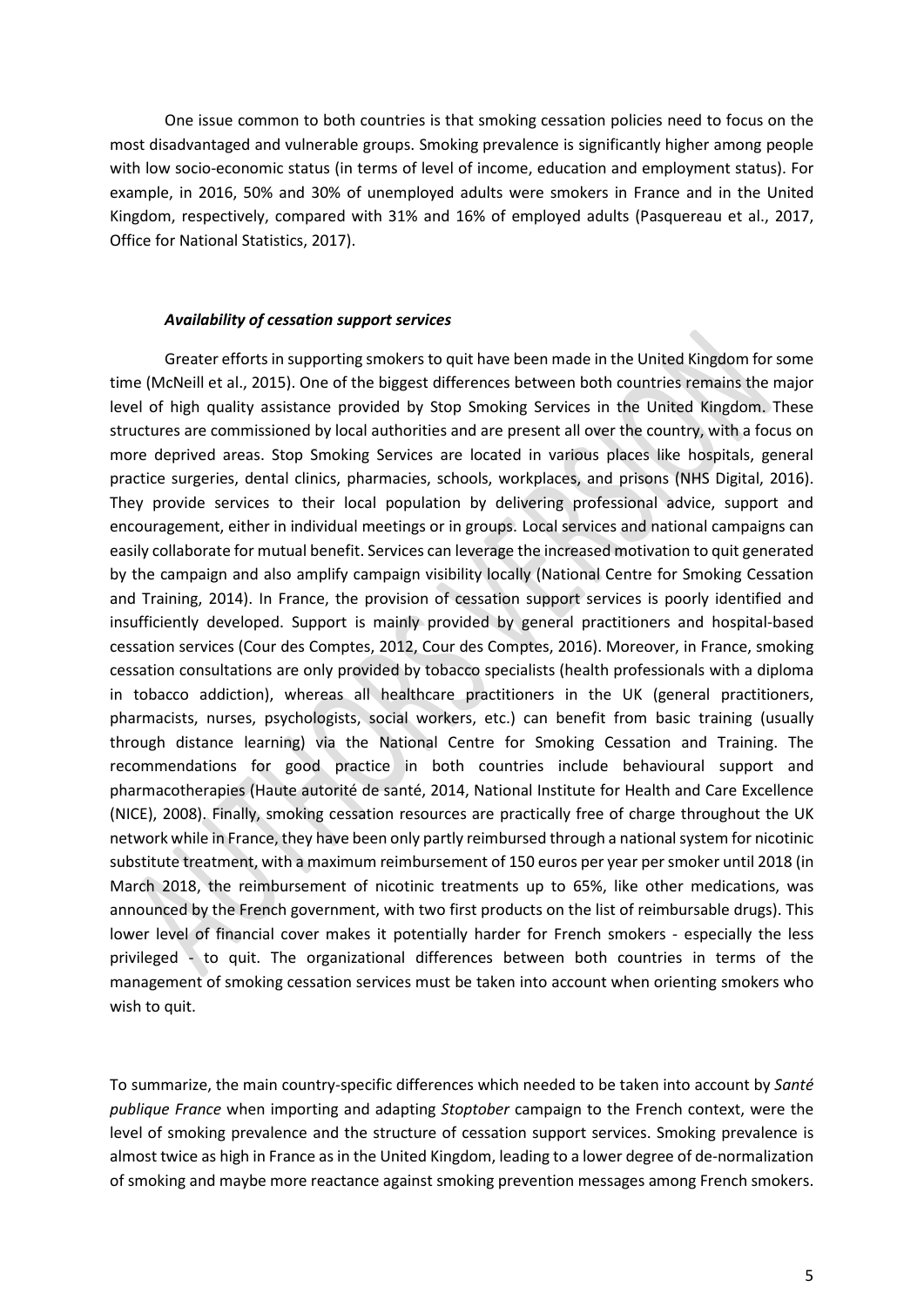Moreover, cessation support services are poorly developed and structured in France in comparison with the United Kingdom. In the UK, all health professionals are involved in cessation care, and services are located near smokers' residences. Because of these contextual specificities, they were some minor and major differences between *Moi(s) sans tabac* and *Stoptober* that are described below.

## **How Stoptober was imported in France to become Moi(s) sans tabac**

### *Minor differences between Stoptober and Moi(s) Sans Tabac*

#### *Campaign progress: quite similar designs*

*Stoptober* and *Moi(s) Sans Tabac* mainly target smokers aged 20-49 years old who are motivated to quit. Both interventions are organised into two stages: the first stage involves a media campaign (using traditional and digital media) which encourages this sub-population to participate massively in the challenge and to register using the relevant website or the helpline. *Santé publique France* took the idea of a collective challenge for one month from *Stoptober*, but it entirely created the content of the French campaign, including the brand name *Moi(s) Sans Tabac*, its logo and its slogan ("En novembre, on arrête ensemble" / "In November, we quit together"), to fit in with the French culture and language (Figure 1). The quitting month was shifted to November to avoid competing with another French public health campaign, "*Octobre rose*", which encourages breast cancer screening. *Moi(s) sans tabac* is a pun that can mean "Month without tobacco" or "Me without tobacco".



Both campaigns deliver the same positive tone through popular and joyful messages. Both also focus on the collective and required support element of the challenge. Thus, communication actions are developed for TV, radio, the Internet, posters in the street and press reports, as well as social networks, where participants can express themselves about their consumption and the difficulties they encounter, as well as receive useful tips about stopping smoking. In addition, for the initial campaigns, road shows in several cities were created in France and in the UK to promote the campaign and to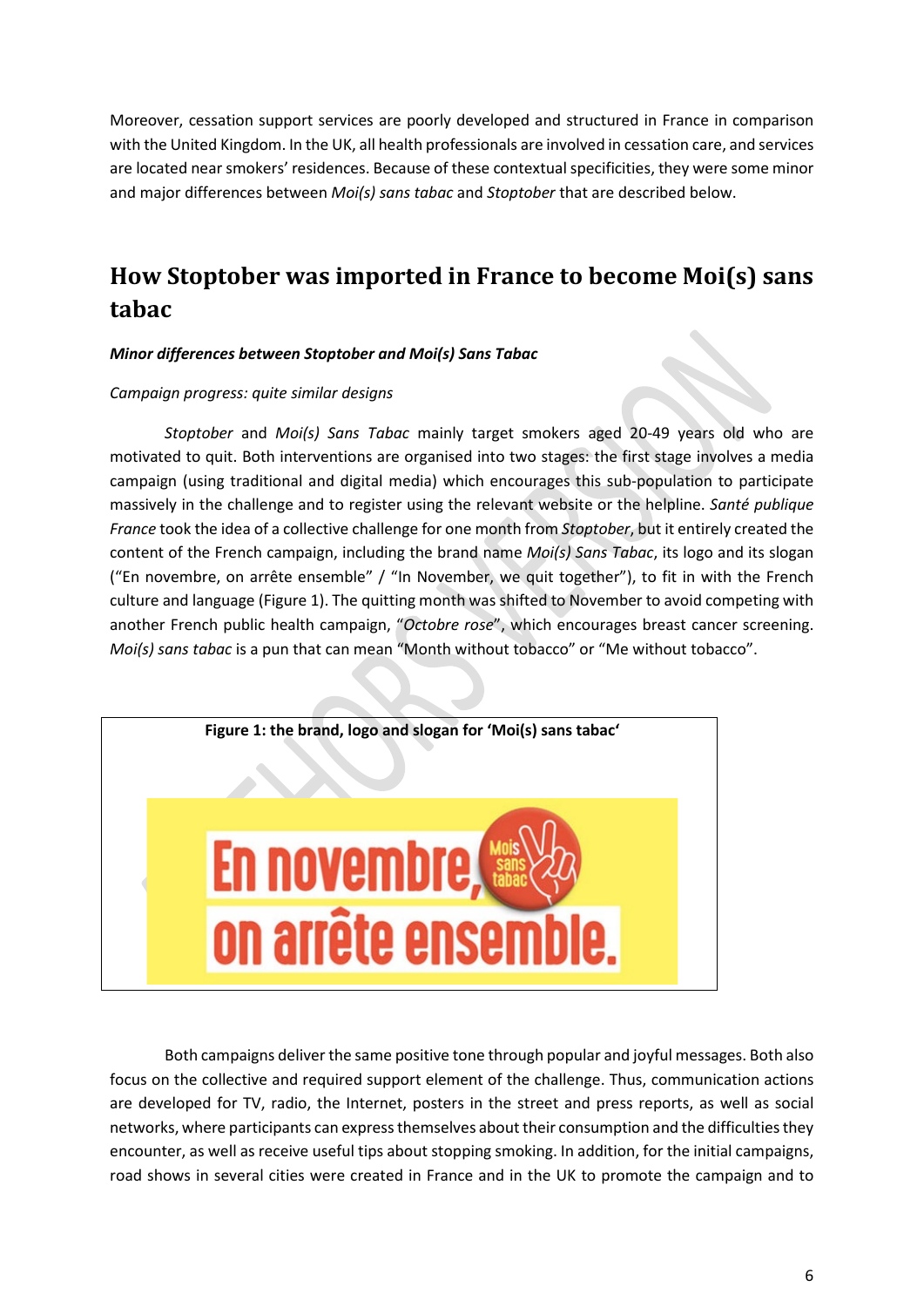recruit smokers directly in their environment (Public Health England, 2013). Moreover, the theme of the first French campaign in 2016 (in particular the brand name "Moi(s) sans Tabac") and some of its components (i.e., posters, cessation tools, etc.) appeared in 11 episodes of a very famous French television series ('*Plus Belle La Vie'*) in a modelling strategy in order to reach as many smokers as possible. Smokers' close friends and families were also urged to support the smokers in their quit attempts, something that was emphasized in 22 one-minute episodes of a web series.

The second stage of both interventions coincides with the operation itself in which smokers are invited to stop smoking for one month (for a full description of *Moi(s) Sans Tabac* campaign, see (Gallopel-Morvan et al., 2017).

### *Cessation support tools provided during both campaigns*

Both campaigns provide a wide range of cessation support tools made available by *Santé publique France* and Public Health England including text supports, a mobile phone application (comprising a smoking cessation program sending regular notifications), a quitline, websites [\(https://smokefree.gov/](https://smokefree.gov/) and [http://www.tabac-info-service.fr/\)](http://www.tabac-info-service.fr/), social networks and finally a quit kit to guide smokers on their path to smoking cessation (Fenton, 2016).

Public Health England first created and evaluated the quit kit. It was developed by experts, smokers, and ex-smokers and offered practical tools and advice to facilitate quit attempts. It included a health-and-wealth wheel to calculate possible savings and health improvements when quitting smoking, several tips and MP3 downloads for use in tackling cravings, a calendar, a stress ball, information on other quitting help tools and services, such as Stop Smoking Services and a voucher for nicotine substitutes. UK studiesinvestigating the effectiveness of the quit kit highlighted that providing this national self-help intervention was successful in generating quit attempts and maintaining shortterm abstinence (Ussher et al., 2011, Murray et al., 2013).

*Santé publique France* borrowed the concept of this quit kit to provide daily help to French smokers in their cessation attempts. The French kit, designed in collaboration with the French NGO '*Ligue contre le cancer'* (League against cancer), contains a preparation brochure, a 30-day calendar with daily pieces of advice, a leaflet with breathing exercises, a badge, a sticker with nutritional recommendations to avoid weight gain and also a wealth wheel. However, it does not provide nicotine substitution products (Figure 2).

### **Figure 2: the Quit Kit**

- a preparation brochure
- 30-day calendar giving encouragement for each day
- a leaflet on how to overcome craving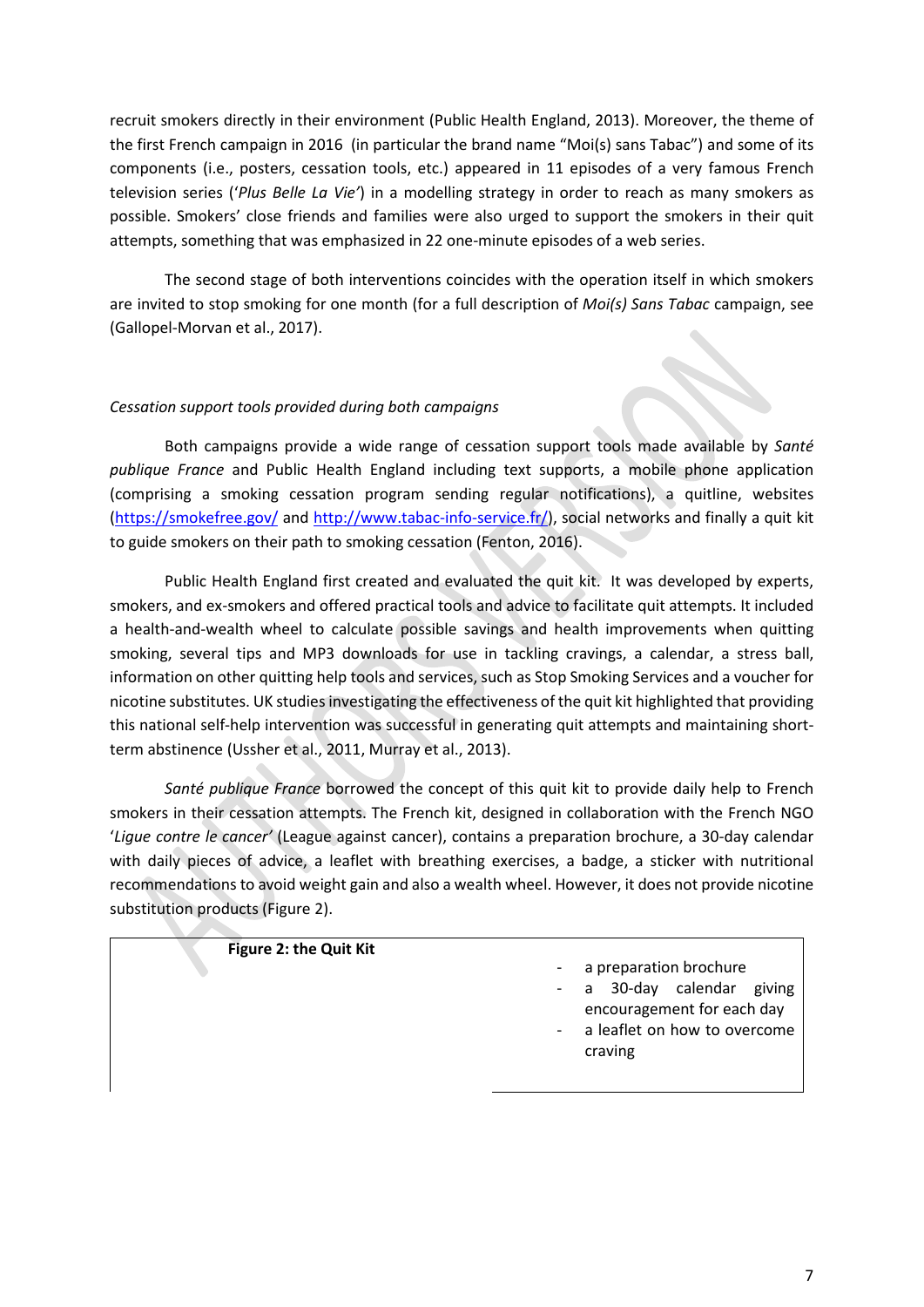

- a sticker to help smokers not to gain weight
- a calculator to show how much money is saved
- a campaign' badge

*Major differences between Stoptober and Moi(s) Sans Tabac* 

### *Local implementation: the need for adaptation*

The distribution of national and regional health actions is pretty well established in the UK. Hence, Public Health England rely on Stop Smoking Services to collaborate in *Stoptober*, and facilitate the local implementation of the campaign. The UK operation is supported by academics and clinicians as well as by the 152 local authorities, which help make *Stoptober* well known both nationally and locally (Fenton, 2016).

To import *Stoptober, Santé publique France* needed to adapt the UK model to the specificities of the French health system, given the differences in French healthcare organization, culture and resources, and the fact that 'quit smoking' services are scarcer and payable in France. Thus, it was necessary to create very clear structuring at the national and regional levels, and help create a regional network dedicated to smoking prevention. The regional health agencies, which implement public health policy in their specific region, were involved in regional steering, and project leaders (PL) were recruited to support them to relay the operation locally. *Santé publique France* launched a call for projects and selected one PL per region with the help of the corresponding regional health agency. In 2016, 14 PL in 14 regions throughout metropolitan France and the French overseas administrative area La Réunion, participated in *Moi(s) Sans Tabac*.

For the first French campaign, the PL helped the regional health agencies to disseminate *Moi(s) Sans Tabac* by: i) promoting it to regional stakeholders (healthcare facilities, health professionals, associations, local communities for instance), ii) setting up methodological advice and iii) following up local stakeholders. The PL had to share information with the national and regional operators and report on local actions. In parallel, the roles assigned to the regional health agencies were to pilot the operation at the regional level, to coordinate the local actors and to animate the partners' network through a regional steering group. These regional agencies could also contribute financially to local actions. Moreover, to tackle social health inequalities, *l'Assurance Maladie* (the public body in charge of reimbursing health costs which is also involved in prevention and health education actions) subsidised projects targeting smoking cessation in low-income groups at a local level.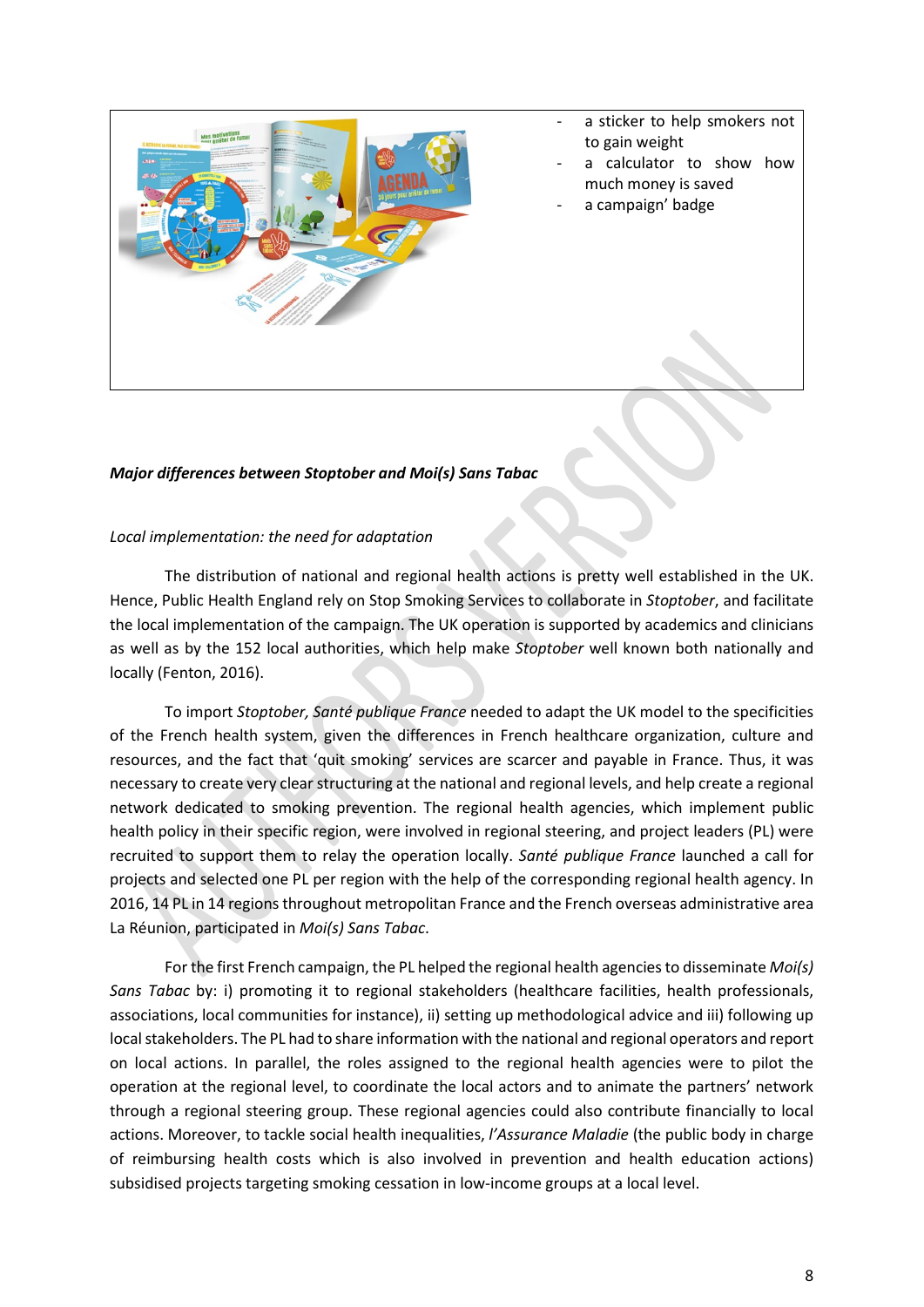#### *The building of partnerships*

In France and in the UK, the national Public Health agencies call on partners (including health professionals, associations, companies, etc.) to increase campaign visibility, to directly target smokers in their environment (at work, at home, in the city, etc.) and to focus more on vulnerable populations.

In the UK, PHE has a whole team dedicated to the search for collaborations. It welcomes partnerships with the private sector, and boasts a comprehensive private and public partner network. These UK partners include health professionals (such as doctors, dentists, and pharmacists), prevention associations, pharmaceutical laboratories, companies, a TV-channel, universities as well as Stop Smoking Services. Among PHE's partners, 6,070 pharmacy stores and 40 national and regional employers took part in *Stoptober* in 2012. Although *Stoptober* and *Moi(s) Sans Tabac* share some partners, *Santé publique France* and PHE do not have exactly the same partner inclusion criteria. More specifically, partnerships with companies whose interests conflict with the research and work carried out by *Santé publique France* (companies working in the tobacco, alcohol and food industries for example) or which have a commercial link with the program (the pharmaceutical industry for example) are not eligible. More generally, public-private partnerships are less developed in France than in the UK. *Moi(s) Sans Tabac* 2016 mobilized a wealth of partners (around 3,000 regional and more than 100 national partners) including health professionals, insurance companies, various Ministries, private companies, cities and NGOs. Among other actions, in order to increase the campaign visibility among unemployed people, *Santé publique France* built a partnership with Pôle Emploi, the public service dedicated to benefit and assistance to return to employment. Moreover, it developed a major partnership with the National Council of the Order of Pharmacists, which enabled the delivery of quit kits at almost 18,000 pharmacy stores over the whole French territory.

The roles of the UK and French partners were quite similar: their primary tasks were to make the campaigns widely known, to organize cessation follow-ups and to set up relevant actions to encourage smokers to quit. These actions were intended for employees, clients, or both. In fact, the purpose of this network was to reach smokers and their relatives directly in their living areas, in order to create an environment propitious to smoking cessation.

## **Discussion**

The first iteration of *Moi(s) Sans Tabac* in 2016 in France benefited from lessons learned from the implementation of *Stoptober*. As well as the overall concept, elements such as the roadshow and the quit kit for smoking cessation were taken from the UK campaign. However, all media content, including the brand name *Moi(s) Sans Tabac* and its logo, were specifically recreated for the French culture and language. Finally, the structure of local actions and partnerships had to be fully reconfigured to match the French context. First evaluation evidence shows that the concept of the intervention and its tools, imported from the UK, have been well received in France (Guignard et al., 2018b, Guignard et al., 2018a), which will be further developed in other publications. With respect to *Stoptober*, 275,000 smokers signed up for the first iteration in 2012 (Fenton, 2016). Although a large number of French smokers (180,113) signed up for the inaugural *Moi(s) Sans Tabac* in 2016, this figure is still lower than that observed for *Stoptober*.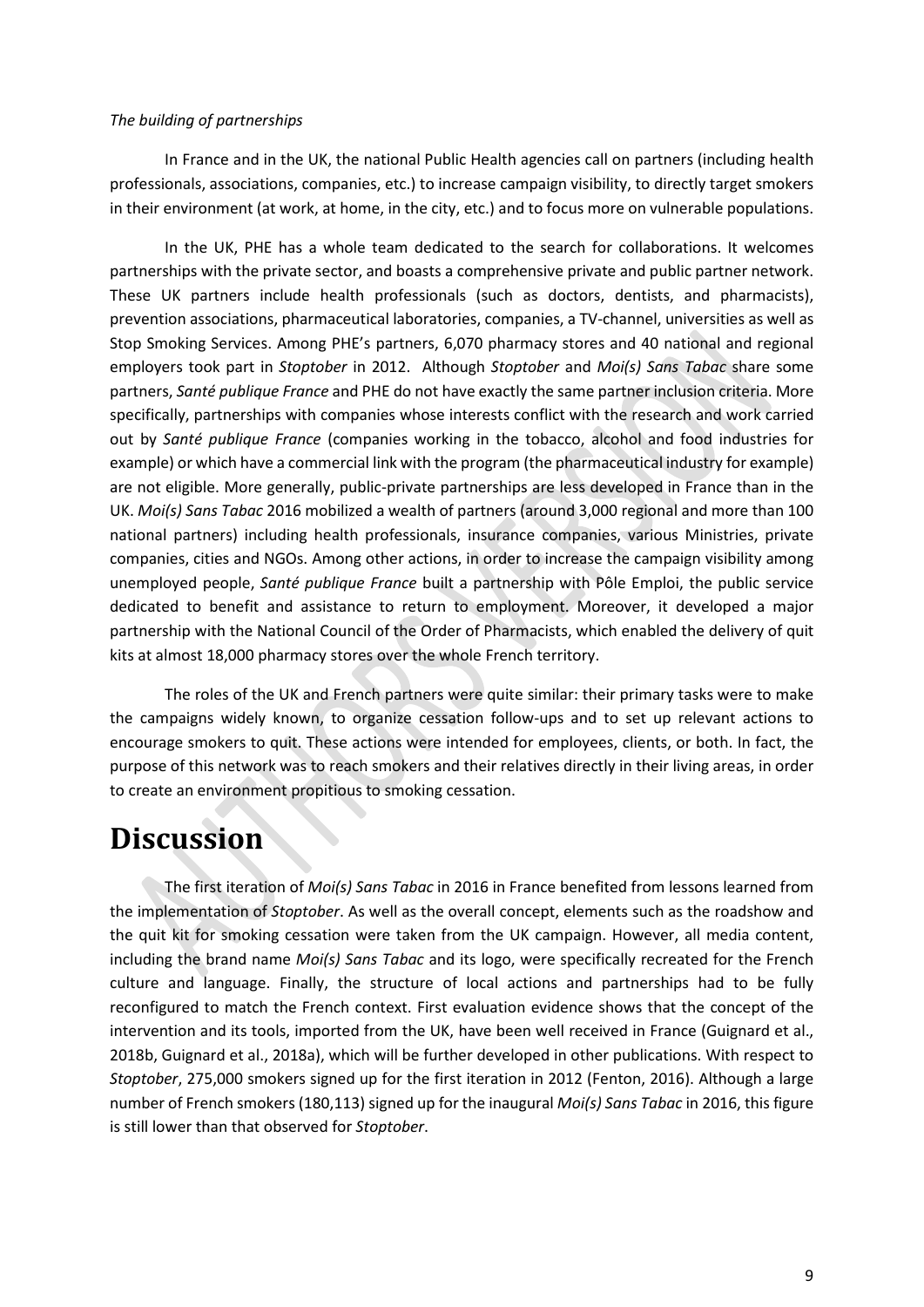The particularity of the *Stoptober* and *Moi(s) Sans Tabac* campaignsis their deployment at both local and national levels, in order to reach smokers directly in their environment and in their living areas. Despite the great reduction in people accessing Stop Smoking Servicesin the recent years, which could be due to the rise of the electronic cigarette but also to significant budget cuts (Iacobucci, 2017), PHE have been able to rely heavily on these local facilities, present all over the UK. Even if the impact of these intensive services on smoking prevalence remains uncertain, it was recently estimated that approximately 15% of the reduction in smoking prevalence during 2001-2016 may be attributable to these services (Song et al., 2019). Such services do not exist in France. Consequently, *Santé publique France* had to innovate and find a way to implement the operation over the whole territory. This local dimension meant that local stakeholders needed to be found across the country who could take action locally. It was therefore essential to involve regional health agencies and call on project leaders to work closely with them to implement the project. Project leaders had to follow several objectives set by *Santé publique France* and propose relevant actions to help smokers quit. This complex but judicious organization, combined with the broad reach of *Tabac Info Service* devices (helpline, website, application), contributed significantly to the success *of Moi(s) sans Tabac*. Other European countries wishing to adapt *Stoptober* or *Moi(s) Sans Tabac* but having no organisation like Stop Smoking Services, could thus benefit from the French experience.

In addition, partners were attributed a crucial role to make the operation widely known. As *Santé publique France* takes particular interest in the fight against health inequalities, *Moi(s) sans Tabac* was built with the objective of helping the most disadvantaged populations. This involved disseminating a simple, understandable and encouraging message to smokers, setting specific actions for them, and recruiting relevant partners (at regional and national levels) more likely to interact with these populations.

Finding relevant partners was a much more difficult issue for *Santé publique France* than for Public Health England, due to the scarcity of pre-existing structures dedicated to smoking cessation guidance. The second version of *Moi(s) sans Tabac* in 2017 aimed at increasing and improving the partners' network in order to get even closer to smokers and to better reach and support vulnerable populations. Examples of events, challenges, etc. implemented in 2016 are provided in a dedicated and open-source database [\(http://www.oscarsante.org/national/moissanstabac/index.php\)](http://www.oscarsante.org/national/moissanstabac/index.php). In addition, *Santé publique France* categorized campaign partners, distinguishing between stakeholders (organizations, associations, etc.) who could use non-customized *Moi(s) Sans Tabac* tools (e.g., an unchanged campaign poster) available on the *Tabac info service* website, and national and regional partners who could customized the campaign's tools after signing a charter. The latter could display their own logo on the campaign media tools (e.g., posters) and be associated with *Santé publique France*. Nevertheless, tobacco, alcohol and pharmaceutical industries as well as organizations with a direct business interest were still excluded.

Health professionals, in particular family doctors, are among the most important partners for smoking cessation interventions. However, *Moi(s) Sans Tabac* 2016 was not well known or used by general practitioners in their practice (i.e., few posters, flyers etc. were ordered), and the campaign did not seem to have generated much discussion with patients. This could be partly explained by the fact that a non-negligible part of French general practitioners are themselves smokers, which does not encourage talking about quitting with patients (Pipe et al., 2009). In fact, in 2015, 16% of French doctors were smokers versus only 4% in England in 1999 (McEwen and West, 2001, Andler et al., 2018).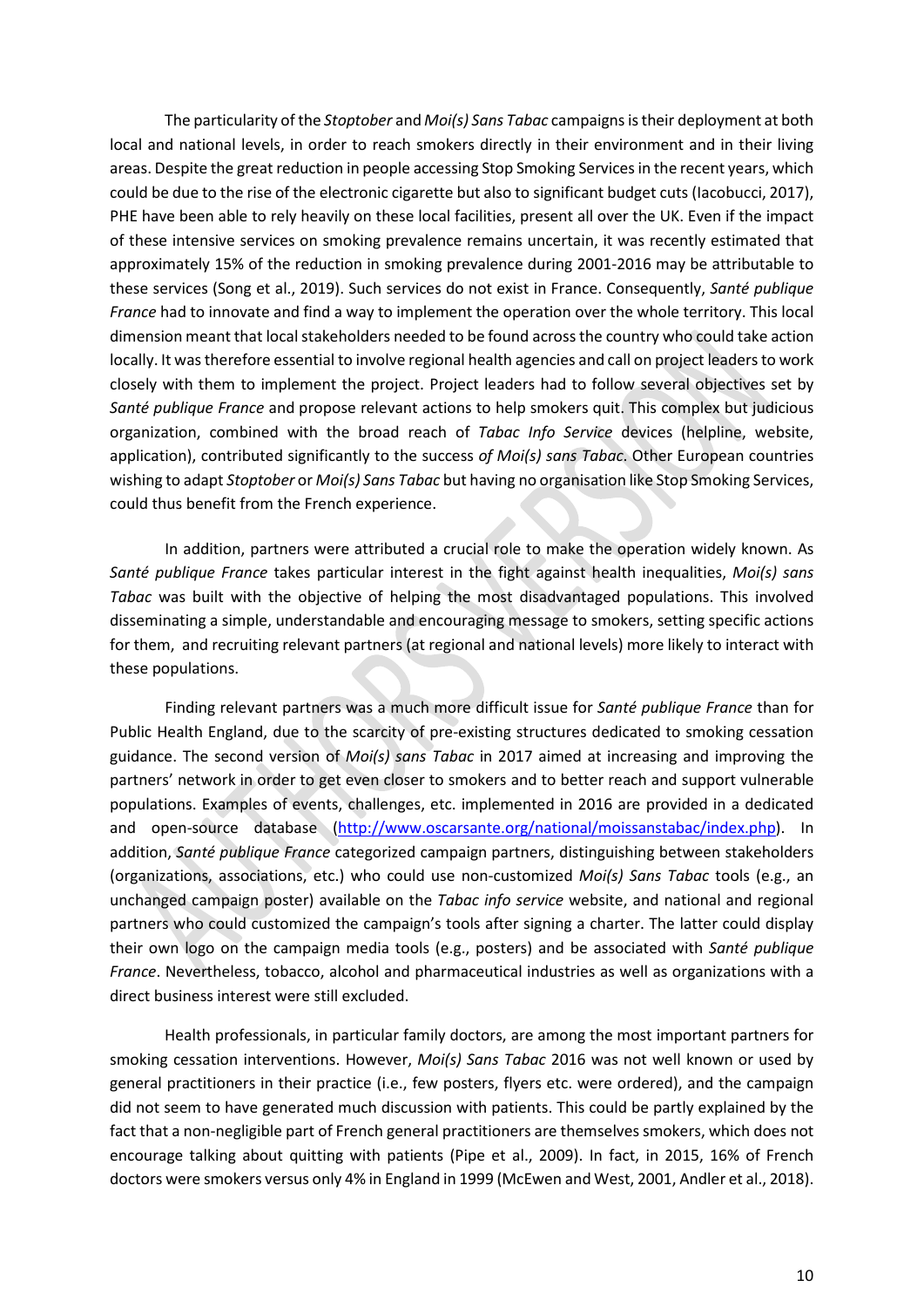Another difference between both countries is that smoking cessation support is mainly provided by tobacco specialists in France while such support in the UK comes from professionals in various fields. Some other French health professionals (such as nurses, pharmacists, physiotherapists and midwives) showed interest in participating in *Moi(s) Sans Tabac*. Thus, after placing the emphasis on general practitioners in 2016, *Santé publique France* aimed at engaging other types of healthcare professionals in 2017. It also aimed to make *Moi(s) Sans Tabac* more widely known to family doctors. The substantial differences between France and the UK can explain why more UK smokers registered online for *Stoptober*.

# **Conclusion**

Like *Stoptober*, initial results for *Moi(s) sans Tabac* 2016 indicated it was a great success in France, beyond cultural and contextual differences between both countries. Key success factors of this intervention included: building a partnership-based strategy to reach the target population; identifying key stakeholders to implement the campaign at different levels (i.e., national and regional); providing smokers with fun-based tools; relying on the collective dimension of the one-month quitting challenge; and putting in place an evaluation system early enough, in order to quickly gather information about smokers' expectations for the development of subsequent stages of the campaign.

Two of the biggest challenges for future editions are to encourage even more smokers and health practitioners to take part, especially smokers with the greatest socioeconomic difficulties, and to better fulfil participants' expectations. *Santé publique France* can do this by capitalizing on evaluation results of previous versions of the campaign and by continuing to ask for advice from Public Health England. Public Health England showed similar interest in receiving feedback from *Santé publique France* about *Moi(s) sans Tabac*. If other European countries engaged with France and the UK by developing similar campaigns, it could be the beginning of a collective agency-based international initiative to fight smoking in a coordinated way. To do this, country-specific smoking contexts and health system organizations, and more generally cultural differences, have to be acknowledged.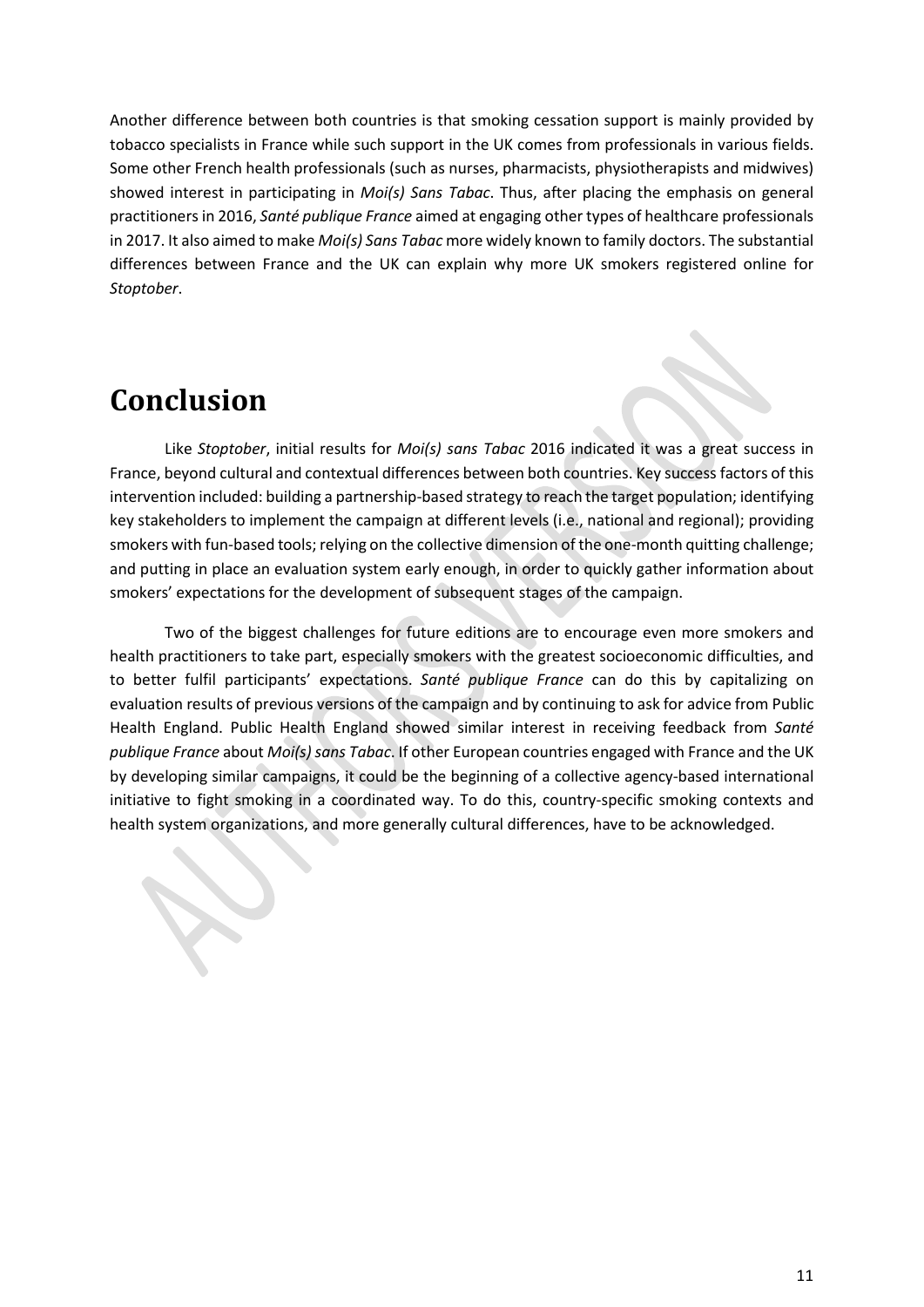## **References**

- Allen, J. A., Duke, J. C., Davis, K. C., Kim, A. E., Nonnemaker, J. M. and Farrelly, M. C. (2015), "Using mass media campaigns to reduce youth tobacco use: a review", *Am J Health Promot,* Vol. 30 No. 2, pp. e71-82.
- Andler, R., Cogordan, C., Pasquereau, A., Buyck, J. F. and Nguyen-Thanh, V. (2018), "The practices of French general practitioners regarding screening and counselling pregnant women for tobacco smoking and alcohol drinking", *Int J Public Health,* Vol. 63 No. 5, pp. 631-40.
- Bala, M. M., Strzeszynski, L. and Topor-Madry, R. (2017), "Mass media interventions for smoking cessation in adults", *Cochrane Database Syst Rev,* Vol. 11, pp. Cd004704.
- Brown, J., Kotz, D., Michie, S., Stapleton, J., Walmsley, M. and West, R. (2014), "How effective and costeffective was the national mass media smoking cessation campaign 'Stoptober'?", *Drug Alcohol Depend,* Vol. 135, pp. 52-8.
- Christakis, N. A. and Fowler, J. H. (2008), "The collective dynamics of smoking in a large social network", *N Engl J Med,* Vol. 358 No. 21, pp. 2249-58.
- Cotter, T., Perez, D., Dunlop, S., Hung, W. T., Dessaix, A. and Bishop, J. F. (2010), "The case for recycling and adapting anti-tobacco mass media campaigns", *Tob Control,* Vol. 19 No. 6, pp. 514-7.
- Cour des Comptes (2012), *Rapport d'évaluation - Les politiques de lutte contre le tabagisme,* Cour des comptes, Paris.
- Cour des Comptes (2016), "La lutte contre le tabagisme : une politique à consolider", *Rapport public annuel 2016*, Cour des comptes, Paris, pp. 325-56.
- Durkin, S., Brennan, E. and Wakefield, M. (2012), "Mass media campaigns to promote smoking cessation among adults: an integrative review", *Tob Control,* Vol. 21 No. 2, pp. 127-38.
- Durkin, S. J., Biener, L. and Wakefield, M. A. (2009), "Effects of different types of antismoking ads on reducing disparities in smoking cessation among socioeconomic subgroups", *American journal of public health,* Vol. 99 No. 12, pp. 2217-23.
- Durkin, S. J., Wakefield, M. A. and Spittal, M. J. (2011), "Which types of televised anti-tobacco campaigns prompt more quitline calls from disadvantaged groups?", *Health Education Research,* Vol. 26 No. 6, pp. 998-1009.
- Einstein, S. and Epstein, A. (1980), "Cigarette smoking contagion", *Int J Addict,* Vol. 15 No. 1, pp. 107- 14.
- European Commission (2016), *Excise Duty Tables. Part III - Manufactured Tobacco,* European Commission, Brussels (Belgium).
- European Commission (2017), *Special Eurobarometer 458 - Attitudes of Europeans towards tobacco and electronic cigarettes,* European Union.
- Fenton, K. (2016), "Stoptober: Supporting smoking cessation in England", *Bulletin épidémiologique hebdomadaire,* No. 30-31, pp. 496-8.
- Gallopel-Morvan, K., Smadja, O., Mercier, A., Safta, E., Davies, J., Guignard, R., Arwidson, P. and Nguyen-Thanh, V. (2017), "'Moi(s) sans tabac': The first collective challenge for smoking cessation launched by Santé publique France", Hastings, G. & Domegan, C. (eds.), *Social Marketing: rebels with a cause, 3rd Edition*, Routledge Taylor & Francis Group, Oxford, United Kingdom, pp. 444-52.
- Guignard, R., Andler, R., Pasquereau, A., Smadja, O., Wilquin, J.-L., Gall, B., Arwidson, P. and Nguyen-Thanh, V. (2018a), "[Contributions and limits of post-tests to assess media campaigns: The example of Mois sans tabac]", *Bulletin épidemiologique hebdomadaire,* No. 14-15, pp. 304-9.
- Guignard, R., Beck, F., Richard, J.-B., Lermenier, A., Wilquin, J.-L. and Nguyen-Thanh, V. (2015), *La consommation de tabac en France en 2014 : caractéristiques et évolutions récentes,* Inpes, Saint-Denis.
- Guignard, R., Richard, J.-B., Pasquereau, A., Andler, R., Arwidson, P., Smadja, O., Nguyen-Thanh, V. and 2017 Health Barometer Group (2018b), "[Quit attempts in the last quarter of 2016 and relation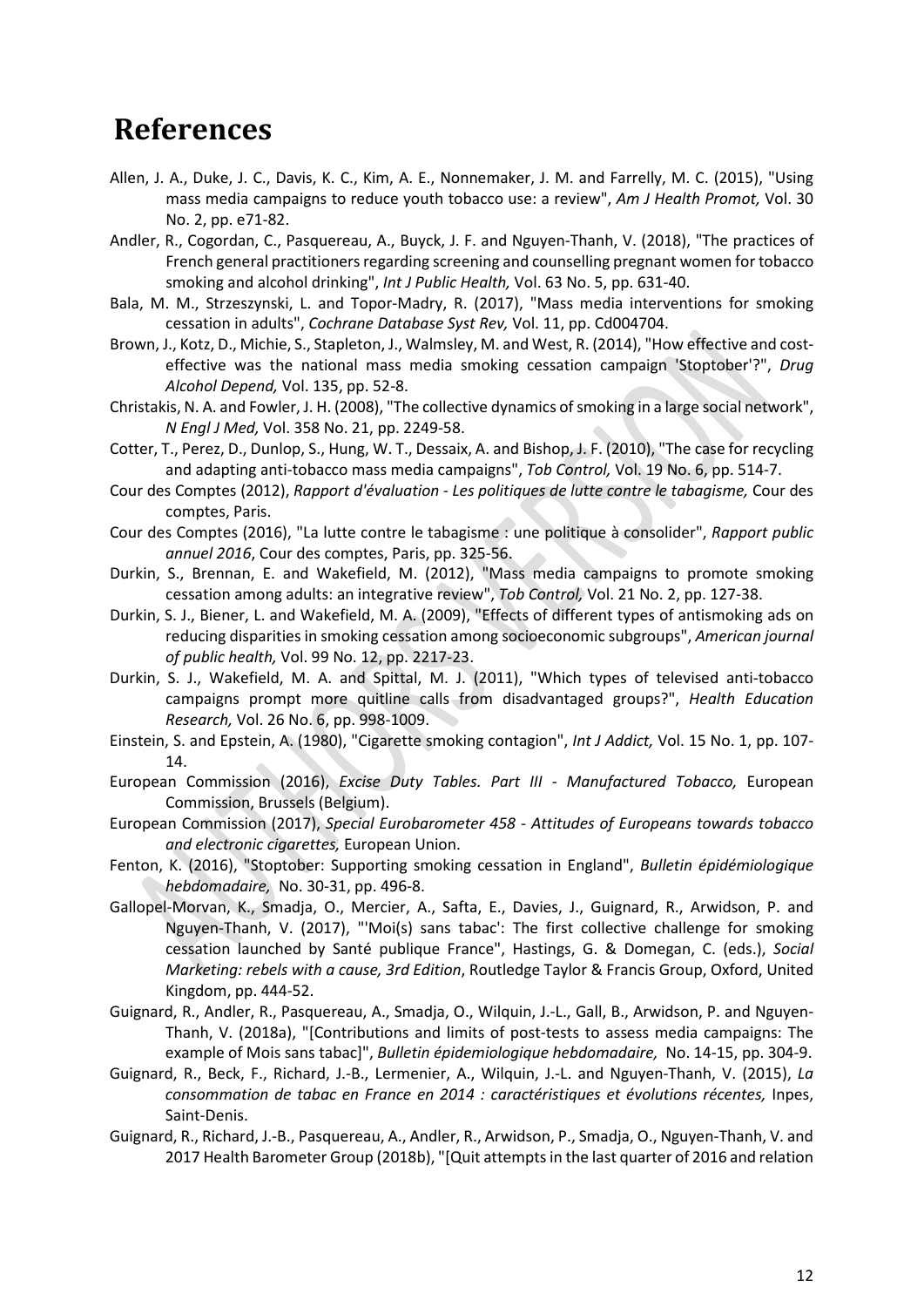with Mois sans tabac: First results from the 2017 Health Barometer]", *Bulletin épidémiologique hebdomadaire,* No. 14-15, pp. 298-303.

- Hassan, L. M., Shiu, E., Walsh, G. and Hastings, G. (2009), "HELP for a life without tobacco: a case study on demarketing across two levels", *Marketing Intelligence & Planning,* Vol. 27 No. 4, pp. 486-502.
- Hastings, G., Freeman, J., Spackova, R. and Siquier, P. (2008), "HELP: A European public health brand in the making", Ewans, D. & Hastings, G. (eds.), *Public Health Branding: Applying Marketing for Social Change*, Oxford University Press, Oxford, pp. 93-107.
- Haute autorité de santé (2014), *Recommandation de bonne pratique. Arrêt de la consommation de*  tabac : du dépistage individuel au maintien de l'abstinence en premier recours, HAS, Saint-Denis, France.
- Hofstede, G. (1983), "National Cultures in Four Dimensions: A Research-Based Theory of Cultural Differences among Nations", *International Studies of Management & Organization,* Vol. 13 No. 1-2, pp. 46-74.
- Iacobucci, G. (2017), "Number of people using NHS stop smoking services continues to fall", *BMJ,* Vol. 358.
- Kotz, D., Stapleton, J. A., Owen, L. and West, R. (2011), "How cost-effective is 'No Smoking Day'?", *Tob Control,* Vol. 20 No. 4, pp. 302-4.
- Kotz, D. and West, R. (2009), "Explaining the social gradient in smoking cessation: it's not in the trying, but in the succeeding", *Tob Control,* Vol. 18 No. 1, pp. 43-6.
- Laroche, M., Toffoli, R., Zhang, Q. and Pons, F. (2001), "A cross-cultural study of the persuasive effect of fear appeal messages in cigarette advertising: China and Canada", *International Journal of Advertising,* Vol. 20 No. 3, pp. 297-317.
- McEwen, A. and West, R. (2001), "Smoking cessation activities by general practitioners and practice nurses", *Tob Control,* Vol. 10 No. 1, pp. 27-32.
- McNeill, A., Guignard, R., Beck, F., Marteau, R. and Marteau, T. M. (2015), "Understanding increases in smoking prevalence: case study from France in comparison with England 2000-10", *Addiction,* Vol. 110 No. 3, pp. 392-400.
- Ministère des affaires sociales de la santé et des droits des femmes (2015), *Programme national de réduction du tabagisme 2014-2019*, Paris.
- Murray, R. L., Szatkowski, L. and Ussher, M. (2013), "Evaluation of a refined, nationally disseminated self-help intervention for smoking cessation ("quit kit-2")", *Nicotine Tob Res,* Vol. 15 No. 8, pp. 1365-71.
- National Centre for Smoking Cessation and Training (2014), *Local Stop Smoking Services. Service and delivery guidance 2014,* NCSCT, United Kingdom.
- National Institute for Health and Care Excellence (NICE) (2008), *Stop smoking services. Public health guideline.,* NICE, Manchester, United Kingdom.
- NHS Digital (2016), *Statistics on NHS Stop Smoking Services, England, April 2015 to March 2016,* NHS Digital, United Kingdom.
- NHS Digital (2017), *Statistics on smoking, England, 2017,* NHS Digital, United Kingdom.
- Office for National Statistics (2017), *Adult smoking habits in the UK: 2016,* Office for National Statistics, United Kingdom.
- Pasquereau, A., Gautier, A., Andler, R., Guignard, R., Richard, J.-B., Nguyen-Thanh, V. and 2016 Health Barometer Group (2017), "[Tobacco and e-cigarette in France: Levels of consumption according to the preliminary resultats from the 2016 Health Barometer]", *Bulletin épidémiologique hebdomadaire,* No. 12, pp. 214-22.
- Peretti-Watel, P., Constance, J., Guilbert, P., Gautier, A., Beck, F. and Moatti, J. P. (2007), "Smoking too few cigarettes to be at risk? Smokers' perceptions of risk and risk denial, a French survey", *Tob Control,* Vol. 16 No. 5, pp. 351-6.
- Pipe, A., Sorensen, M. and Reid, R. (2009), "Physician smoking status, attitudes toward smoking, and cessation advice to patients: an international survey", *Patient Educ Couns,* Vol. 74 No. 1, pp. 118-23.